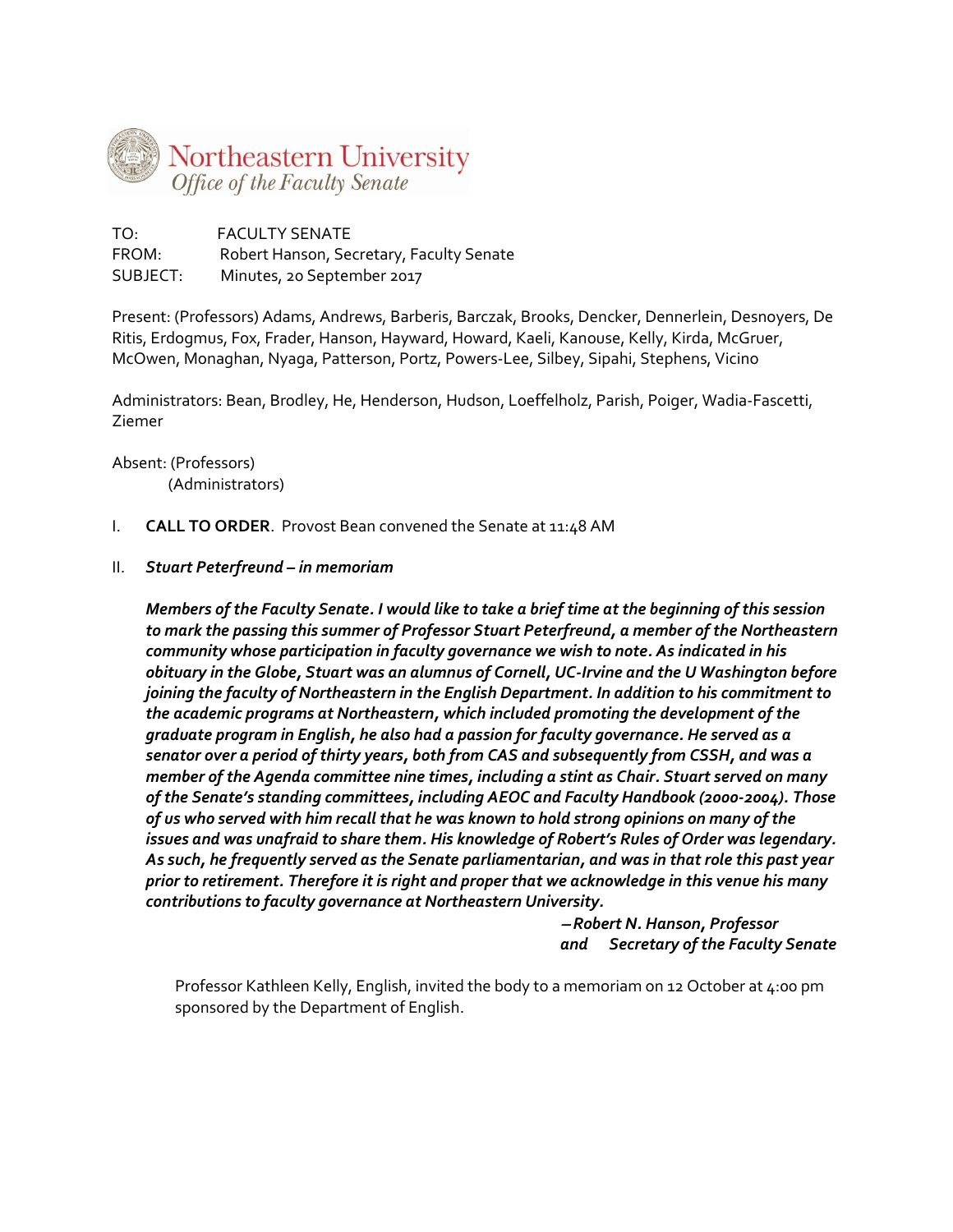### **III. SAC REPORT** (Professor Powers-Lee)

- ° Since the last Senate meeting, SAC has met eleven times, including three joint meetings with the 2016/17 SAC, as well as three times with the Provost.
- ° SAC has staffed and charged search committees for the SOL dean and the Pharmaceutical Science chair. Staffing of six other chair search committees is in progress: Economics (CSSH) and five Chair search committees for Bouvé (Department of Applied Psychology, Department of Communication Sciences and Disorders, Department of Health Sciences, Department of Pharmacy and Health Systems Sciences (School of Pharmacy), and Department of Physical Therapy and Rehabilitation Sciences.
- ° SAC has drafted charges for the Senate committees and has nearly completed staffing of the committees.
- ° Last year's resolutions that were pending approval at the time of the last Senate meeting have been approved.
- ° Last year's resolutions that resulted in handbook inclusion or in current committee charges and *ad hoc* committee creation have been implemented.
- ° Two resolutions from last year have been implemented: the resolution to implement IRB staffing ASAP; and, the resolution for ITS to take a formal role in new faculty orientation to apprise new faculty of the range of ITS software, services and activities related to faculty research and teaching.
- ° The Senate Office is working with the IT group in the Provost's Office on web site redesign

## **IV. PROVOST'S REPORT** (Provost Bean)

- ° The Board of Trustees last week talked about concepts of experiential education throughout and the global system. Experiential throughout includes PhDs and on-line programs as well as all other programs. This will happen within two years. Presently, 97% of undergraduate students do coops; many PhDs are already working in other labs. But hopefully it means more than that.
- ° The Global University System began to be discussed when more understanding of what external campuses mean came about. Students are out there; faculty are out there. Students are currently doing internships two days a week. For formalities the administration will need to engage with Senate.
- ° The University is a year out from the NEASC site visit. Vice Provost Franko and Dean Loeffelholz are leading the effort. A Long Range Plan will be produced for that process and will include more research space and more faculty. As a part of NEASC, NUPath will need to be assessed. Therefore, a second student survey parallel to TRACE (LEARN) is being implemented to accumulate data on satisfying the competencies. This will not, however, be used to evaluate faculty in any way.
- ° Tom Nedell developed a presentation on the financial health of the University that was highly encouraging. The Board of Trustees found it useful; it will be shown at the Senate.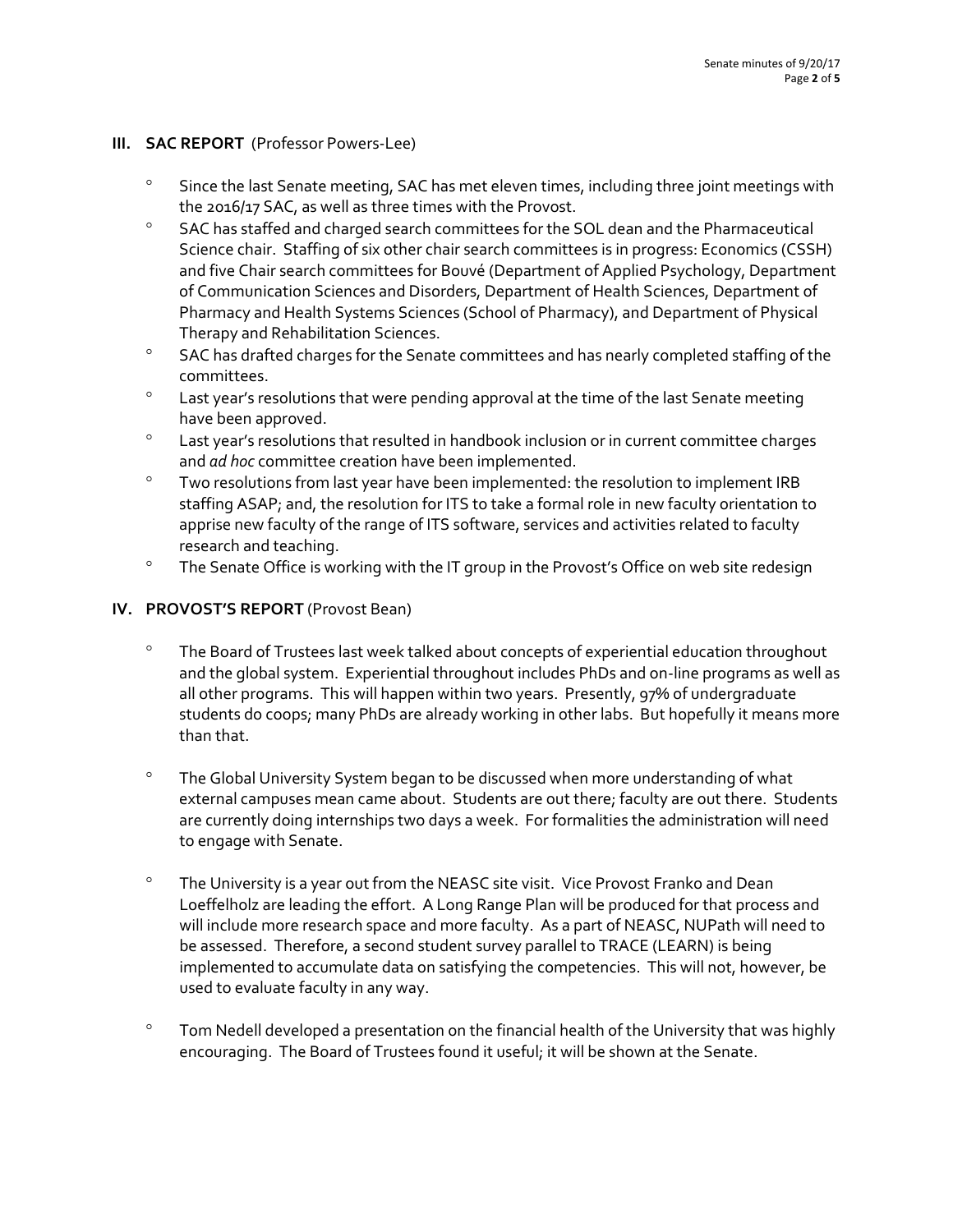° Despite the travel ban, international applications saw a 6% increase with high yield as well. Vice Provost Ronkin is monitoring the student-faculty ratio.

### **V. QUESTIONS AND DISCUSSION**

- V.1 Professor Barczak wondered if more research faculty are being hired in STEM to which the Provost responded that all colleges are averaging ten new faculty per year overall. Tenured/tenure-track faculty will be expanded as well as research scientists.
- V.2 Professor Erdogmus related that the 5% that departments must pay to promote a research scientists is onerous. Provost Bean suggested that he should talk with Art Kramer [Senior Vice Provost for Research and Graduate Education) noting that such surcharges are holdovers.
- V.3 Professor Adams, noting that the last NEASC report was only made available to SAC with the request that it not be shared. Will this NEASC report be made available to everyone? The Provost responded that he would research why it happened, noting that NU is a completely different University.

## **VI. DEAN OF LIBRARIES DANIEL COHEN**

Dean Cohen spoke of the Interaction between the physical and the virtual library and the busyness of the library. A new interface providing entry to all digital holdings was launched this summer. Plans to allow access to all off campus students are underway.

Plans for the fourth floor: archives is moving to that area; space for graduate students; space for researchers and researcher services; space for the digital scholarship group.

The library has acquired several unique Boston-related collections recently including *The Boston Globe* and the *Phoenix* archives. There are also several community collections held by Northeastern. Dean Cohen envisions a Boston Research Center and is meeting with donors. This too will be located on the fourth floor.

Physical space: digital versus analog means volumes will need to be moved off campus. Certain types of books will be available but those not circulated in the last ten years will be easily retrieved from off campus.

The Dean is working on collaboration across the university and across the globe and creating *Northeastern Commons*, a collaborative on-line space which enables group conversations with NU and others. More will be forthcoming.

A podcast was launched yesterday called "*What's New"* where an interview of a faculty researcher takes place every two weeks of a faculty researcher.

Provost Bean noted that Dean Cohen chairing the CIO search for a forward-thinking person with flexibility. Professor Kaeli is also on that committee. In addition, there will be the creation of substantial maker-space in the basement of library and group collaboration space underground next to the Provost's Office.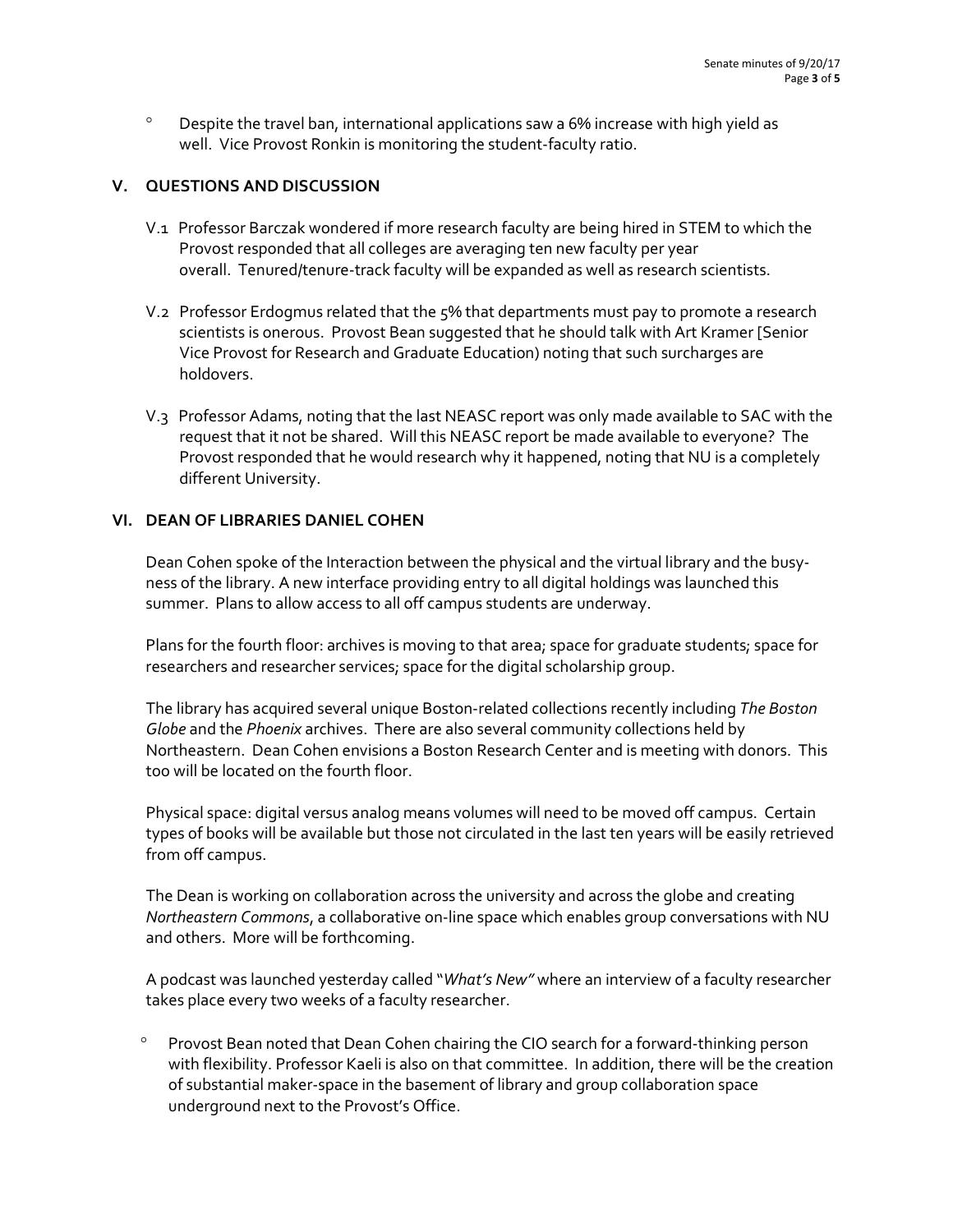- ° Professor McOwen asked about access to past journals and Dean Cohen said he will look into it. 89,000 volumes were moved where the statistics on accessing them were in the single digits for years. Access could be a one or two day turn-around. The Dean noted that all research libraries are moving to sharing common storage which allow access to larger collections.
- ° Professor Erdogmus pointed out that publishing data sets is a problem because of security and the Dean responded that part of this matter will need to be addressed by ITS.
- ° Professor Kanouse asked how faculty might contribute to the Boston Research Center. Dean Cohen announced that there will be a regular series of open meetings beginning in January around this issue.

## **VII. FACULTY HANDBOOK**

### *VII.1 Resolution #1 – Faculty Discipline Module*

Professor Silbey read the following; Professor Hanson seconded.

# **BE IT RESOLVED that the proposed module entitled "Faculty Discipline" replace the current module entitled "Policy regarding Faculty Discipline".**

Professor Silbey explained that the Handbook Committee's charge is to make changes necessary to reflect the move toward one faculty with the same rights and responsibilities. Each module needed input from various areas. Adjustments to the Faculty Discipline are largely relative to that charge.

Professor Adams inquired after the "published guidelines" referred to in the module and Professor Silbey explained that the module represents the published guidelines along with each unit's procedures if they choose to make them. Professor Board, Handbook Committee chair, was recognized and added that there are also University-published guidelines that are not in the Faculty Handbook. Dean Poiger asked if it was a precedent to have department or college level guidelines. Professor Silbey, noting that the Dean had raised the same question last year, explained that units are not required have guidelines but some do such as the School of Law.

Professor McOwen questioned the word "alleged" in paragraph six and Professor Silbey noted that it should have been removed.

## **VOTE in favor of the proposed Handbook module entitled "Faculty Discipline": PASSED, 33-0-0**

### VII.2 *Resolution #2 – Dismissal Proceedings Module*

Professor Silbey read the following and was seconded by Vice Provost Zeimer.